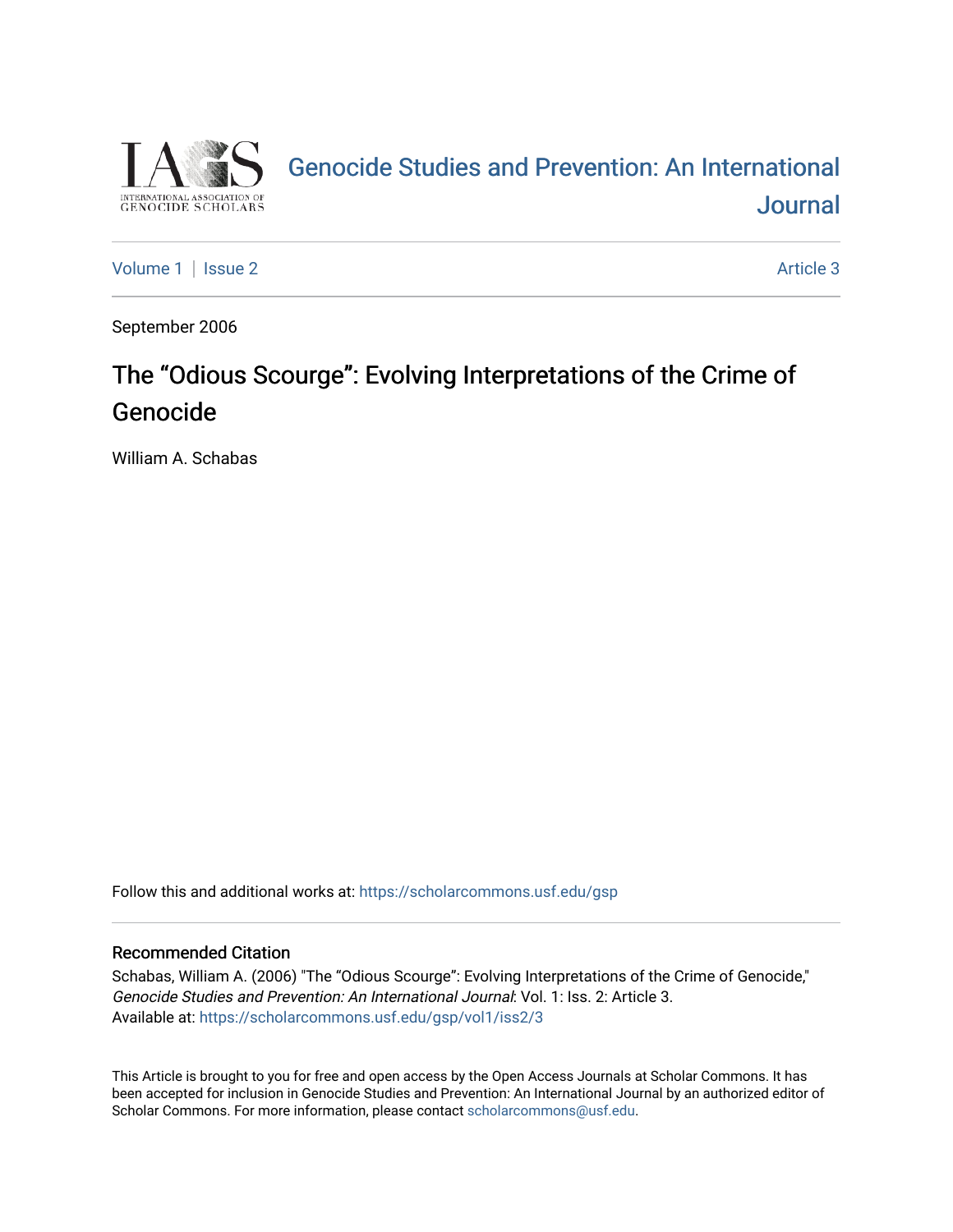# The ''Odious Scourge'': Evolving Interpretations of the Crime of Genocide

## William A. Schabas National University of Ireland, Galway, and Irish Centre for Human Rights

The crime of genocide was defined in the 1948 Convention on the Prevention and Punishment of the Crime of Genocide in reaction to the concept of crimes against humanity developed at Nuremberg, which insisted upon a connection with aggressive war in prosecutions for atrocity crimes. The convention stated genocide could be committed in time of peace, but it also narrowed the scope of the crime itself to the intentional destruction of a national, ethnic, racial, or religious group. Cultural genocide was intentionally excluded. Although the text of the definition remains unchanged, judicial interpretation has broadened it significantly. Recent decisions have held that there is no requirement of a state plan or policy. They have also set out a subjective approach to identification of the protected group. Although cultural genocide in an extensive sense is still not recognized within the definition, there is a definite tendency to extend the concept to what is colloquially called ''ethnic cleansing.'' These broadening definitions influence determinations about genocides, even those committed many years ago.

When hundreds of thousands of Armenians living within the Ottoman Empire perished in  $1915<sup>1</sup>$ , the governments of France, Great Britain, and Russia responded with an unprecedented declaration. Dated 24 May 1915, it asserts that ''in the presence of these new crimes of Turkey against humanity and civilization, the allied Governments publicly inform the Sublime Porte that they will hold personally responsible for the said crimes all members of the Ottoman Government as well as those of its agents who are found to be involved in such massacres."<sup>2</sup> It has been suggested that this constitutes the first use, at least within an international law context, of the term "crimes against humanity."<sup>3</sup>

According to the Treaty of Sevres, signed on 10 August 1920, Turkey recognized the right of trial ''notwithstanding any proceedings or prosecution before a tribunal in Turkey'' and was obliged to surrender ''all persons accused of having committed an act in violation of the laws and customs of war, who are specified either by name or by rank, office or employment which they held under Turkish authorities." $4$ This formulation is similar to the war crimes clauses in the Treaty of Versailles.<sup>5</sup> But the Treaty of Sevres contains a major innovation, contemplating prosecution for the massacres committed within Turkey by the Turkish regime, as well as of war crimes committed against Allied soldiers or civilians within occupied territories. Pursuant to article 230,

The Turkish Government undertakes to hand over to the Allied Powers the persons whose surrender may be required by the latter as being responsible for the massacres committed during the continuance of the state of war on territory which formed part of the Turkish Empire on the 1st August, 1914. The Allied Powers reserve to themselves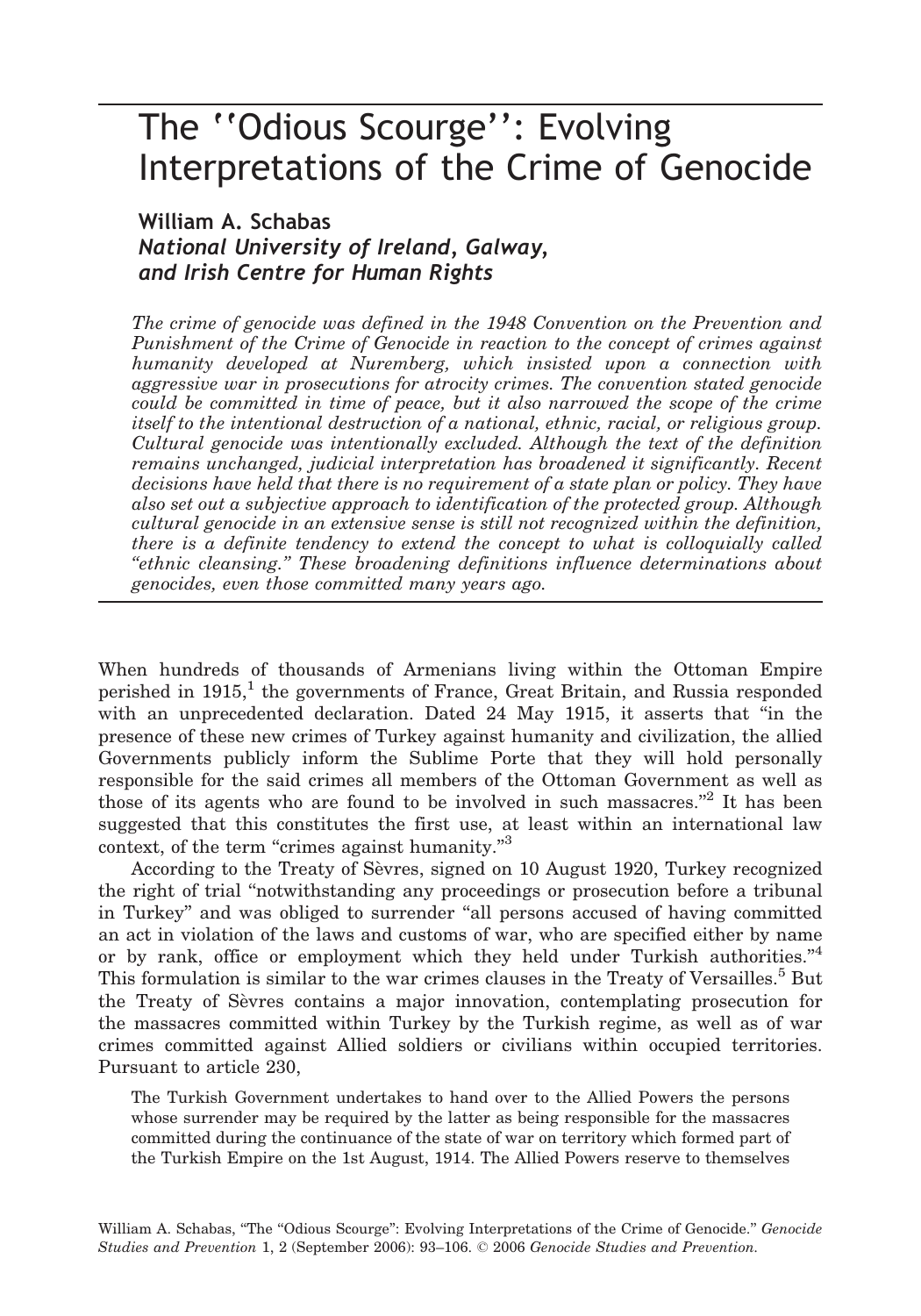the right to designate the Tribunal which shall try the persons so accused, and the Turkish Government undertakes to recognise such Tribunal. In the event of the League of Nations having created in sufficient time a Tribunal competent to deal with the said massacres, the Allied Powers reserve to themselves the right to bring the accused persons mentioned above before the Tribunal, and the Turkish Government undertakes equally to recognise such Tribunal.<sup>6</sup>

Though signed by all the parties, including Turkey, the Treaty of Sevres was never ratified and never, therefore, came into force. As Kay Holloway writes, the failure of the signatories to bring the treaty into effect ''resulted in the abandonment of thousands of defenceless peoples—Armenians and Greeks—to the fury of their persecutors, by engendering subsequent holocausts in which the few survivors of the 1915 Armenian massacres perished."<sup>7</sup> The Treaty of Sevres was replaced on 24 July 1923 by the Treaty of Lausanne, $8$  an instrument that contains a "Declaration of Amnesty'' for all offences committed between 1 August 1914 and 20 November 1922.

When the Armenian massacres took place, the term "genocide" did not yet exist. It was not devised until three decades later, in 1944, by a Polish-Jewish law professor, Raphael Lemkin, by then living in exile in the United States, in his book Axis Rule in Occupied Europe.<sup>9</sup> Rarely has a neologism had such rapid success.<sup>10</sup> Within little more than a year of its introduction into the English language,<sup>11</sup> the word "genocide" was being used in the indictment of the International Military Tribunal, and within two, it was the subject of a UN General Assembly resolution.<sup>12</sup> But the resolution spoke in the past tense, describing genocide as crimes that ''have occurred.'' By the time the General Assembly had completed its initial standard setting in this area, with the 1948 adoption of the Convention on the Prevention and Punishment of the Crime of Genocide (UNCG), ''genocide'' had a detailed and quite technical definition as a crime against the law of nations. The preamble of that instrument recognizes ''that at all periods of history genocide has inflicted great losses on humanity.'' Genocide is described as "the odious scourge."<sup>13</sup>

#### ''Crimes against Humanity'' or ''Genocide''

When the term "crimes against humanity" was initially used by the Allies in 1915 to describe the Armenian massacres, it had no recognized definition. In 1945, the London Conference, composed of the four victorious powers (the United States, France, the United Kingdom, and the Soviet Union), codified the term as a basis for the prosecution of Nazi criminals. They defined it as follows:

CRIMES AGAINST HUMANITY: namely, murder, extermination, enslavement, deportation, and other inhumane acts committed against any civilian population, before or during the war, or persecutions on political, racial or religious grounds in execution of or in connection with any crime within the jurisdiction of the Tribunal, whether or not in violation of the domestic law of the court where perpetrated.<sup>14</sup>

The term was meant to cover atrocities committed within Germany against Germans, as distinction from war crimes, which were committed against non-German combatants or against civilians in occupied territories. The concept of ''war crimes'' had long been recognized as customary international law and was codified in the regulations annexed to the fourth Hague Convention of 1907.<sup>15</sup> It was more than adequate to deal with the atrocities committed by the Nazis in occupied territories. But the idea that a government and its own officials could be held responsible for atrocities committed within their own borders against their own nationals was a bold leap forward in international law. This helps us to understand the guarded remarks of US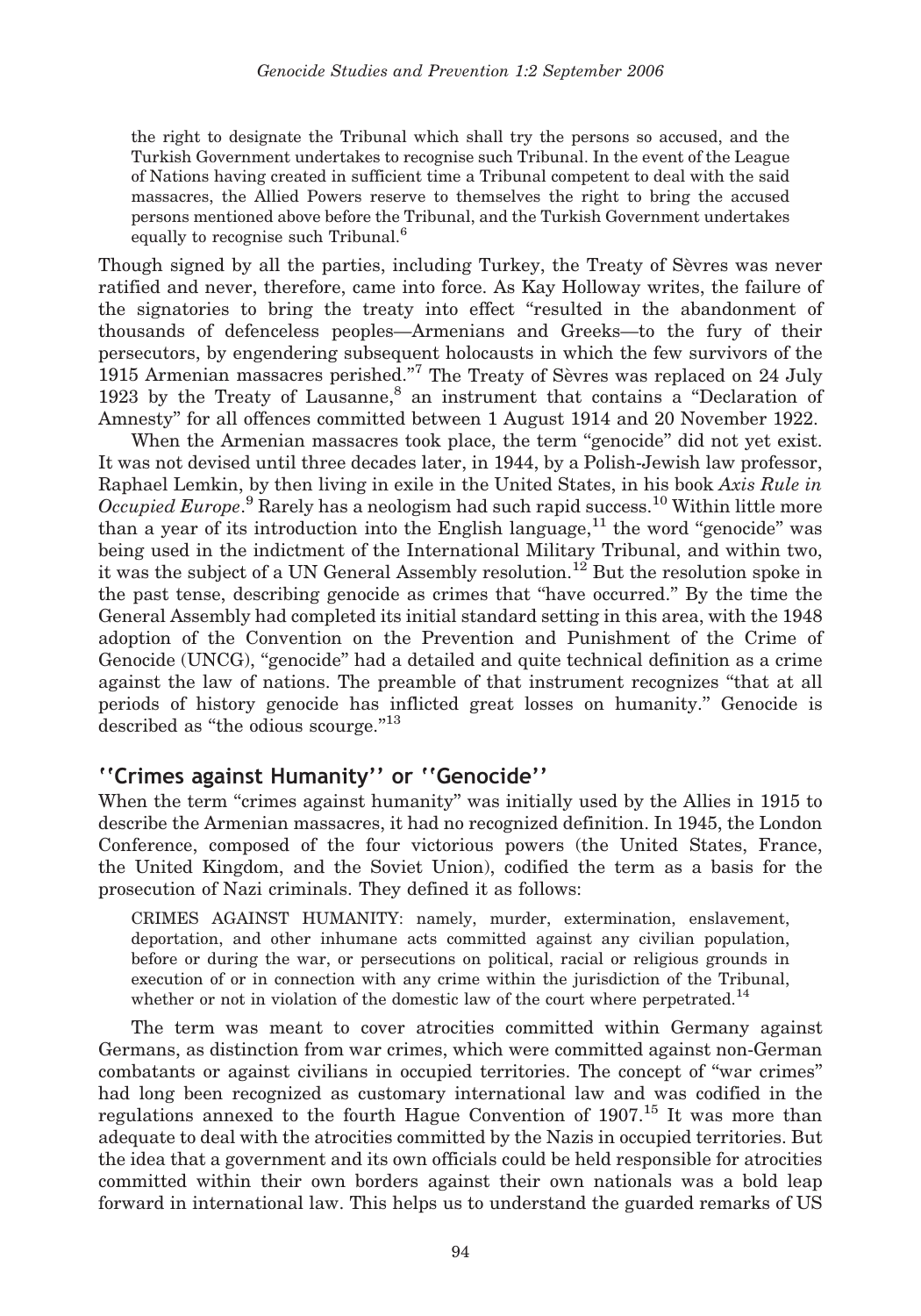Secretary of State Robert Lansing, who, in 1915, admitted what he called the ''more or less justifiable'' right of the Turkish government to deport the Armenians to the extent that they lived ''within the zone of military operations.'' But, he said,

it was not to my mind the deportation which was objectionable but the horrible brutality which attended its execution. It is one of the blackest pages in the history of this war, and I think we were fully justified in intervening as we did on behalf of the wretched people, even though they were Turkish subjects.<sup>16</sup>

In 1945, although the victorious great powers accepted that the post-war prosecutions should include crimes committed within Germany against German civilians, they were nervous about the extent of the concept of ''crimes against humanity,'' because, in recognizing that application of international law to atrocities committed against a state's own civilian population, they left themselves vulnerable to eventual prosecution as well. At the time, lynching of African-Americans was relatively widespread within the United States, and several American jurisdictions imposed a form of apartheid whose features are well known. The British and the French, with their colonial territories in Africa and Asia, and the Soviets, who had just deported millions from Chechnya and Ingushetia, were similarly exposed. For this reason, the four parties at the London Conference imposed what has come to be known as the ''nexus,'' namely, a requirement that crimes against humanity be committed ''in connection with any crime within the jurisdiction of the Tribunal.'' Consequently, crimes against humanity, as defined at Nuremberg, could be committed only within the context of war crimes or crimes against peace. They could not, pursuant to the definition, be committed in peacetime.<sup>17</sup>

Robert Jackson, the head of the US delegation at the London Conference, speaking of the proposed crime of ''atrocities, persecutions, and deportations on political, racial or religious grounds'' (this was how the concept of ''crimes against humanity'' was first identified in the debates), revealed the lingering concerns of his government:

Ordinarily we do not consider that the acts of a government toward its own citizens warrant our interference. We have some regrettable circumstances at times in our own country in which minorities are unfairly treated. We think it is justifiable that we interfere or attempt to bring retribution to individuals or to states only because the concentration camps and the deportations were in pursuance of a common plan or enterprise of making an unjust or illegal war in which we became involved. We see no other basis on which we are justified in reaching the atrocities which were committed inside Germany, under German law, or even in violation of German law, by authorities of the German state.<sup>18</sup>

The International Military Tribunal, sitting at Nuremberg in 1945 and 1946, confirmed the limited scope of crimes against humanity in its final judgment. Although there was frequent reference to the preparations for the war and to the Nazi atrocities committed in the early years of the Third Reich, no conviction was registered for any act committed prior to 1 September 1939.19 Despite what has sometimes been suggested as an ambiguity in the Nuremberg Charter, the judges of the International Military Tribunal were faithful to the intent of the drafters. They entrenched the nexus between crimes against humanity and aggressive war.

### Defining Genocide

Dissatisfaction and frustration with this limited concept of ''crimes against humanity'' emerged in the final months of 1946, within days of the judgment at Nuremberg. The initiatives came from states in what would later be called the Third World,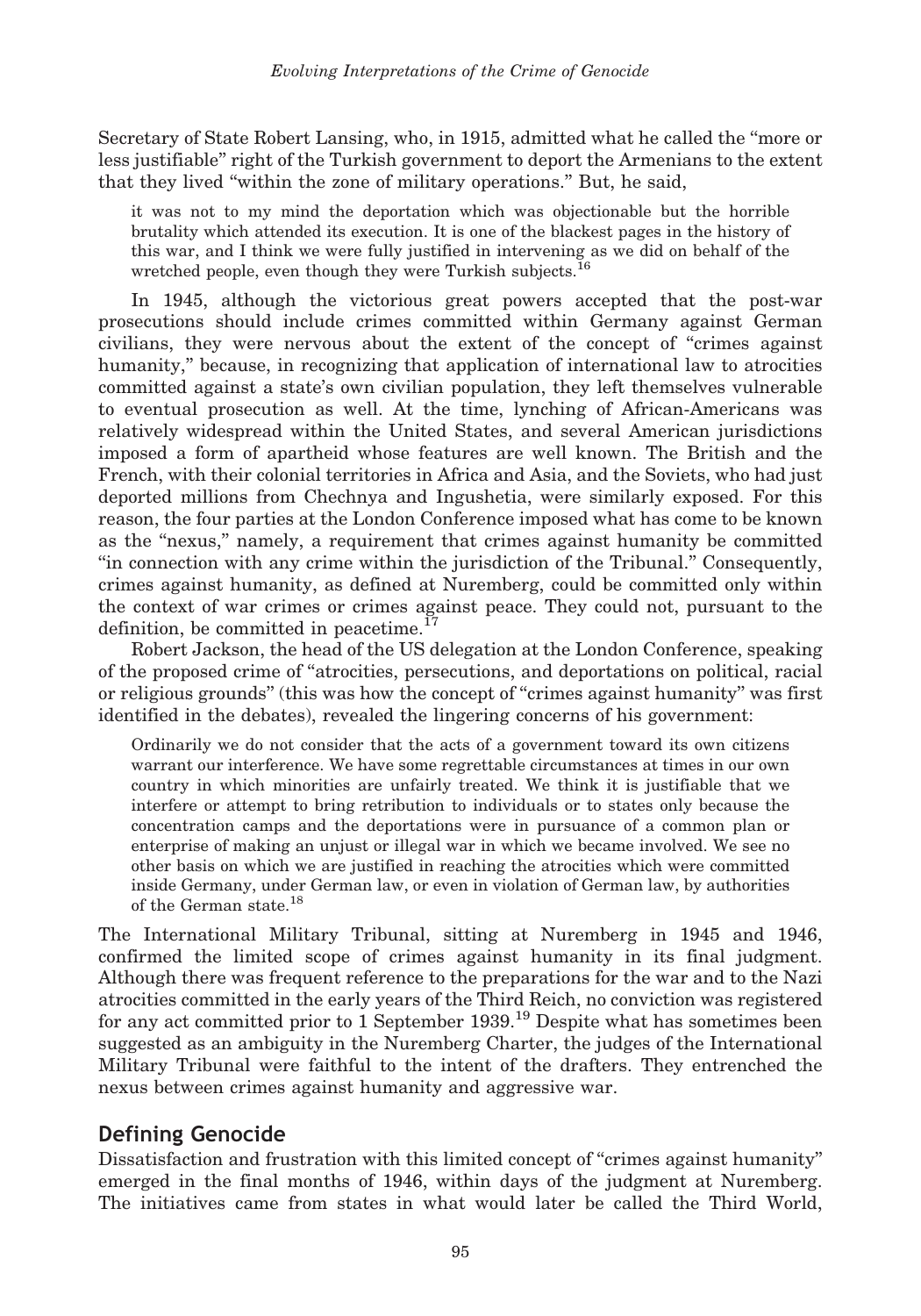specifically India, Cuba, Panama, and Saudi Arabia. Unlike the great powers, who feared that a broad scope for the term ''crimes against humanity'' might ultimately rebound to challenge repressive acts committed by them within their far-flung empires, the vulnerable emerging states of the underdeveloped world contemplated an instrument that would protect them. For the latter, it was a priority to recognize international criminalization of atrocities in peacetime, that is, applicable during the banal everyday reality of colonial and postcolonial societies. They sought and obtained this recognition, but only for a more narrowly described form of crime against humanity: genocide. Article II of the 1948 UNCG defines genocide as follows:

In the present Convention, genocide means any of the following acts committed with intent to destroy, in whole or in part, a national, ethnical, racial or religious group, as such:

- (a) Killing members of the group;
- (b) Causing serious bodily or mental harm to members of the group;
- (c) Deliberately inflicting on the group conditions of life calculated to bring about its physical destruction in whole or in part;
- (d) Imposing measures intended to prevent births within the group;
- (e) Forcibly transferring children of the group to another group.

This was not the first attempt to define the term. In 1944, Lemkin had proposed the following definition:

a co-ordinated plan of different actions aiming at the destruction of essential foundations of the life of national groups, with the aim of annihilating the groups themselves. The objective of such a plan would be disintegration of the political and social institutions of culture, language, national feelings, religion, and the economic existence of national groups and the destruction of the personal security, liberty, health, dignity and even the lives of the individuals belonging to such groups. Genocide is directed against the national group as an entity, and the actions involved are directed against individuals, not in their individual capacity, but as members of the national group.<sup>20</sup>

In a sense, Lemkin's definition is narrow, in that it addresses crimes directed against "national groups" rather than against "groups" in general. At the same time, it is broad, to the extent that it contemplates not only physical genocide but also acts aimed at destroying the culture and livelihood of the group.

When Cuba, India, and Panama proposed that the question of genocide be put on the agenda of the first session of the UN General Assembly, in late  $1946$ <sup>21</sup> they did not have a full-blown definition to suggest. Their draft resolution states that ''genocide is a denial of the right to existence of entire human groups in the same way as homicide is the denial of the right to live for individual human beings. $^{222}$  The result of this initiative, Resolution 96(I), adopted on 11 December 1946, went somewhat further in defining the crime:

Genocide is a denial of the right of existence of entire human groups, as homicide is the denial of the right to live of individual human beings; such denial of the right of existence shocks the conscience of mankind, results in great losses to humanity in the form of cultural and other contributions represented by these human groups, and is contrary to moral law and to the spirit and aims of the United Nations. Many instances of such crimes of genocide have occurred when racial, religious, political and other groups have been destroyed, entirely or in part...<sup>23</sup>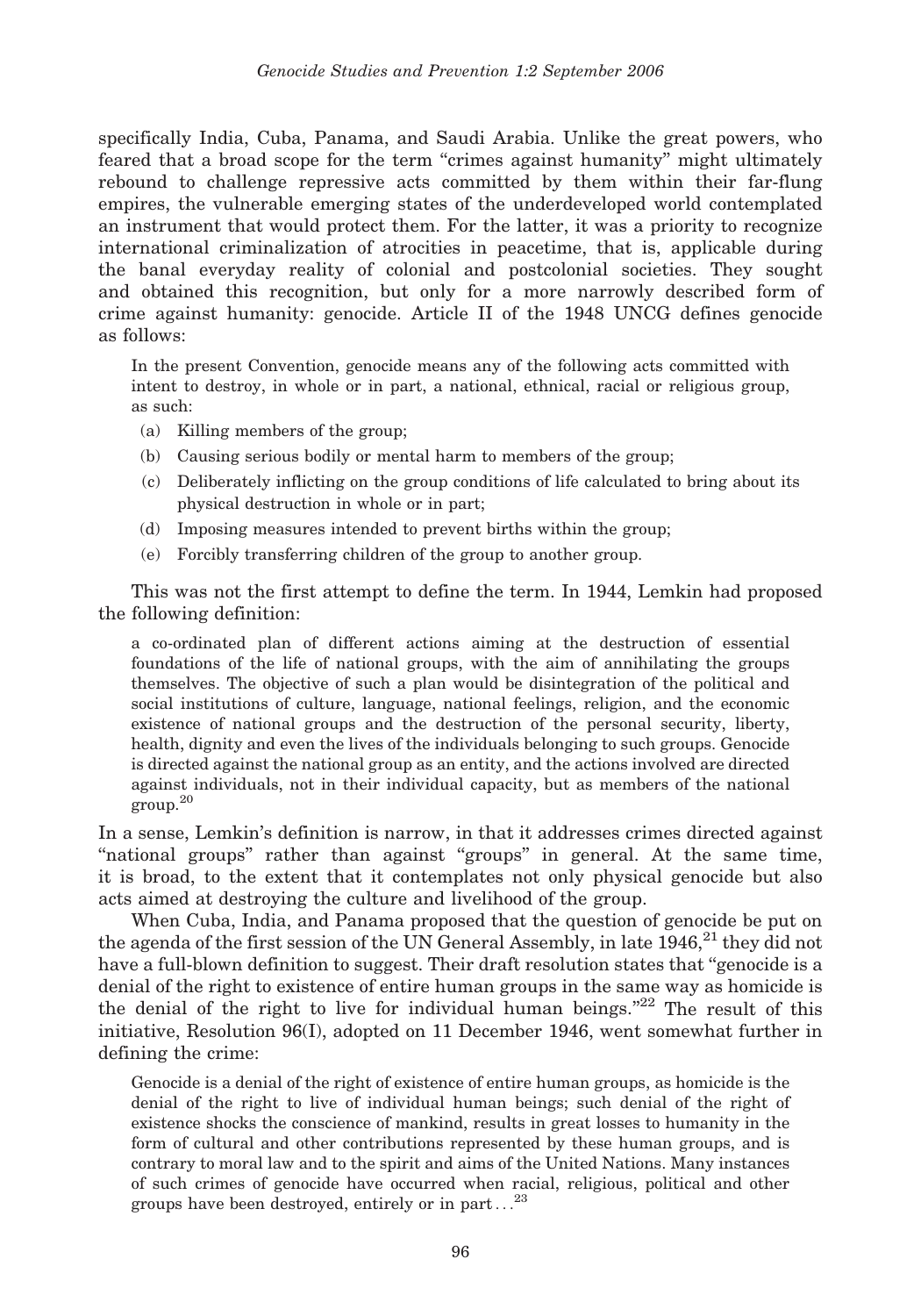These efforts at definition were taken into account during the subsequent work of drafting the UNCG, but none was adopted. Lemkin's emphasis on what would be called ''cultural genocide,'' that is, the destruction of the group's institutions rather than of its physical existence, was bluntly dismissed, $^{24}$  although a shadow of the idea reappeared in the final version, which lists the forcible transfer of children from one group to the other as a punishable act.<sup>25</sup> As for the 1946 resolution of the General Assembly, its inclusion of political groups was not reaffirmed. The result, in Article II of the 1948 convention, is a definition that is exceedingly narrow. Arguably, it covers only physical (and biological) destruction, with the minor exception of transferring children. Moreover, the enumeration of targeted groups is limited to four cognate concepts: race, religion, ethnicity, and nationality. For example, political and ''other'' groups are excluded, a tragic "blind spot" according to some critics.<sup>26</sup> Other commentators have proposed new definitions in order to enlarge the scope of the term, especially the list of protected groups; among them are Stefan Glaser, $27$  Israel W. Charny,<sup>28</sup> Vahakn Dadrian,<sup>29</sup> Helen Fein,<sup>30</sup> and Frank Chalk and Kurt Jonassohn.<sup>31</sup> The most extreme position applies the term ''genocide'' to any and all groups. According to Pieter Drost, one of the early advocates of this view, "a convention on genocide cannot effectively contribute to the protection of certain described minorities when it is limited to particular defined groups ... It serves no purpose to restrict international legal protection to some groups; firstly, because the protected members always belong at the same time to other unprotected groups."<sup>32</sup>

This is not, however, the course that international law has followed. The 1948 definition has stood the test of time. Recently, it was included without significant change in such instruments as the statutes of the ad hoc criminal tribunals for the former Yugoslavia and Rwanda,<sup>33</sup> the International Law Commission's Code of Crimes against the Peace and Security of Mankind,<sup>34</sup> and the Rome Statute of the International Criminal Court.<sup>35</sup> Implementing legislation of the Rome Statute adopted in many countries has confirmed the dominance of the 1948 definition in national criminal law as well. To a large extent, the push to amend the definition became less important with the parallel evolution in the definition of crimes against humanity, principally in its extension to atrocities committed during peacetime. But if the definition of genocide has remained unchanged, in recent years its interpretation has undergone a process of considerable dynamism and radical evolution.

#### The Evolving Definition of Genocide

The decisions of the Israeli courts in *Eichmann* were the only significant judicial interpretations of the definition in the 1948 UNCG for nearly five decades.<sup>36</sup> On 4 September 1998, the International Criminal Tribunal for Rwanda (ICTR) issued its first major judgment, convicting the *bourgmestre* of Taba commune of genocide for his role in the 1994 slaughter of Tutsi civilians, including the systematic rape of women and girls.<sup>37</sup> Many similar judgments were to follow, as one by one the architects of the 1994 genocide were brought to book. The case law of the International Criminal Tribunal for the former Yugoslavia (ICTY) developed more slowly, to a large extent because of a cautious policy on the part of the prosecutor in the indictment of suspects for genocide, in addition to the ubiquitous counts of crimes against humanity and war crimes. The hesitation was not misguided, because, of the handful of ICTY prosecutions that proceeded in which genocide has been alleged, the majority has resulted in acquittals on that count.<sup>38</sup> But even the acquittals have provided important judicial guidance as to the parameters of the concept. In August 2001, an ICTY Trial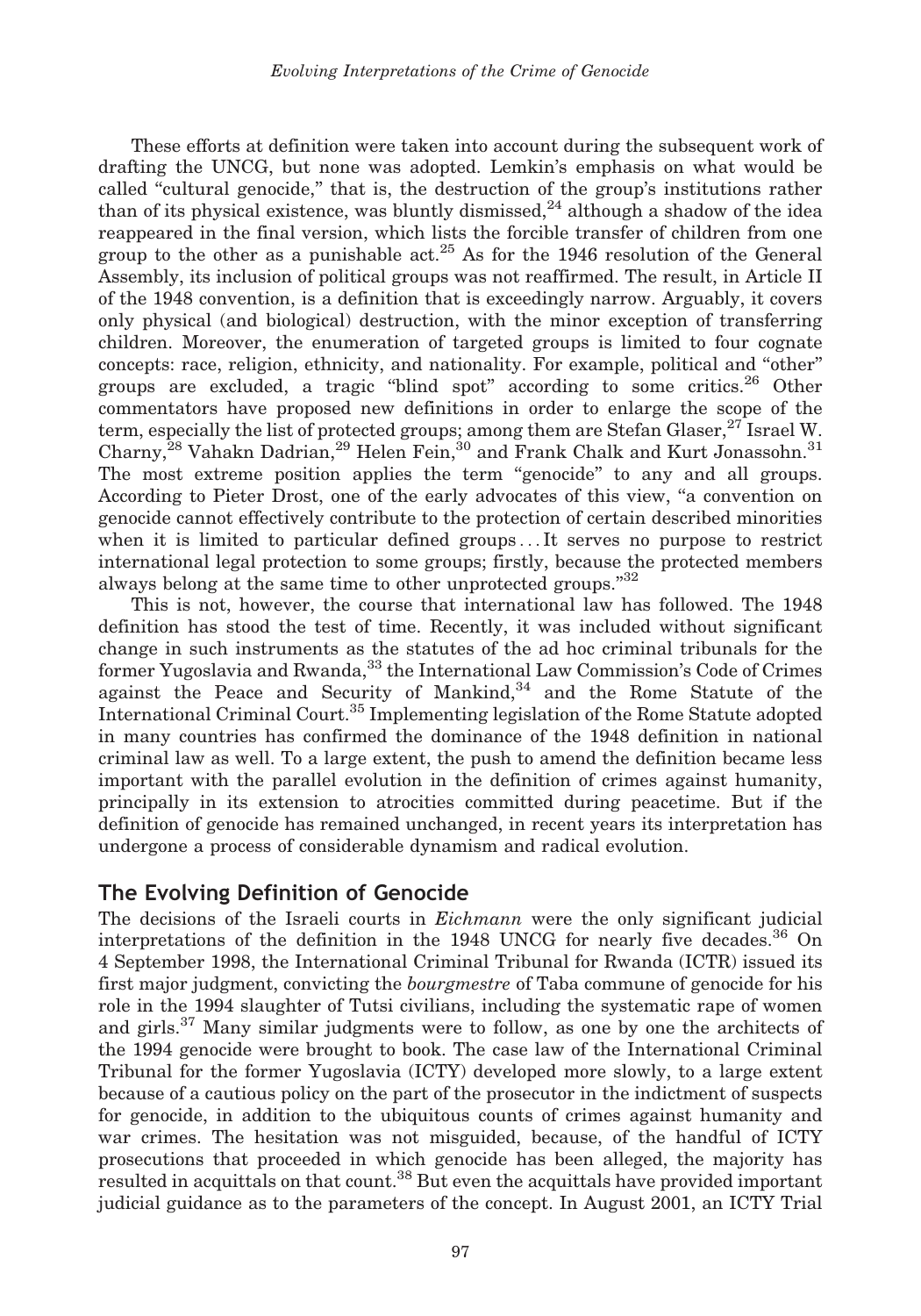Chamber registered a first conviction for genocide, condemning a Bosnian Serb general who had participated, albeit in a secondary role, in the massacre of 7,000 Muslim men and boys at Srebrenica in July 1995.<sup>39</sup> The conviction was subsequently upheld on appeal.<sup>40</sup> In January 2005, an ICTY Trial Chamber issued the second conviction for genocide in what is arguably the most expansive interpretation yet.<sup>41</sup> This now relatively rich reservoir of judicial interpretation of the definition of genocide indicates a tendency to enlarge the scope of the crime so as to cover cases of ''ethnic cleansing,'' which some jurists might think is better described under the rubric of "crimes against" humanity.'' This trend toward a large and liberal interpretation may ultimately dilute the terrible stigma that is attached to the crime of genocide. At the same time, it can only complicate the attempts of those who attempt to challenge the use of the term ''genocide'' to characterize the 1915 massacres of the Armenian minority within Turkey.

### State Plan or Policy

It may seem self-evident that genocide cannot be committed without the existence of a state plan or policy to physically exterminate the targeted group. Certainly, in the cases of all three of the major genocides of the twentieth century—those of the Armenians in the Ottoman Empire, the Jews in occupied Europe, and the Rwandan Tutsi—there is ample evidence of and little argument about the role played by the state. Nevertheless, if this factor is implicit in the definition in the 1948 convention, nothing in the text actually requires it. The ICTY has ruled that proof of a plan or policy is not a legal ingredient of the crime of genocide. The Appeals Chamber has noted, nevertheless, that ''in the context of proving specific intent, the existence of a plan or policy may become an important factor in most cases. The evidence may be consistent with the existence of a plan or policy, or may even show such existence, and the existence of a plan or policy may facilitate proof of the crime."<sup>42</sup> Thus, at least theoretically, an individual acting alone, without any state involvement, may still perpetrate the crime of genocide, provided that he or she intends to destroy a protected group in whole or in part.

### Groups Protected

In Akayesu, the ICTR provided an imaginative and somewhat radical construction of the groups protected by the 1948 definition, which uses the adjectives ''national, ethnical, racial or religious.'' Concerned that none of the four terms of the definition might apply to Rwanda's Tutsi minority, the principal victim of the 1994 atrocities, the tribunal concluded that the UNCG could still extend to certain other groups, although their precise definition was elusive. Pledging fidelity to the convention's drafters, the Akayesu judgment declares,

On reading through the travaux preparatoires of the Genocide Convention (Summary Records of the meetings of the Sixth Committee of the General Assembly, 21 September–10 December 1948, Official Records of the General Assembly), it appears that the crime of genocide was allegedly perceived as targeting only "stable" groups, constituted in a permanent fashion and membership of which is determined by birth, with the exclusion of the more "mobile" groups which one joins through individual voluntary commitment, such as political and economic groups. Therefore, a common criterion in the four types of groups protected by the Genocide Convention is that membership in such groups would seem to be normally not challengeable by its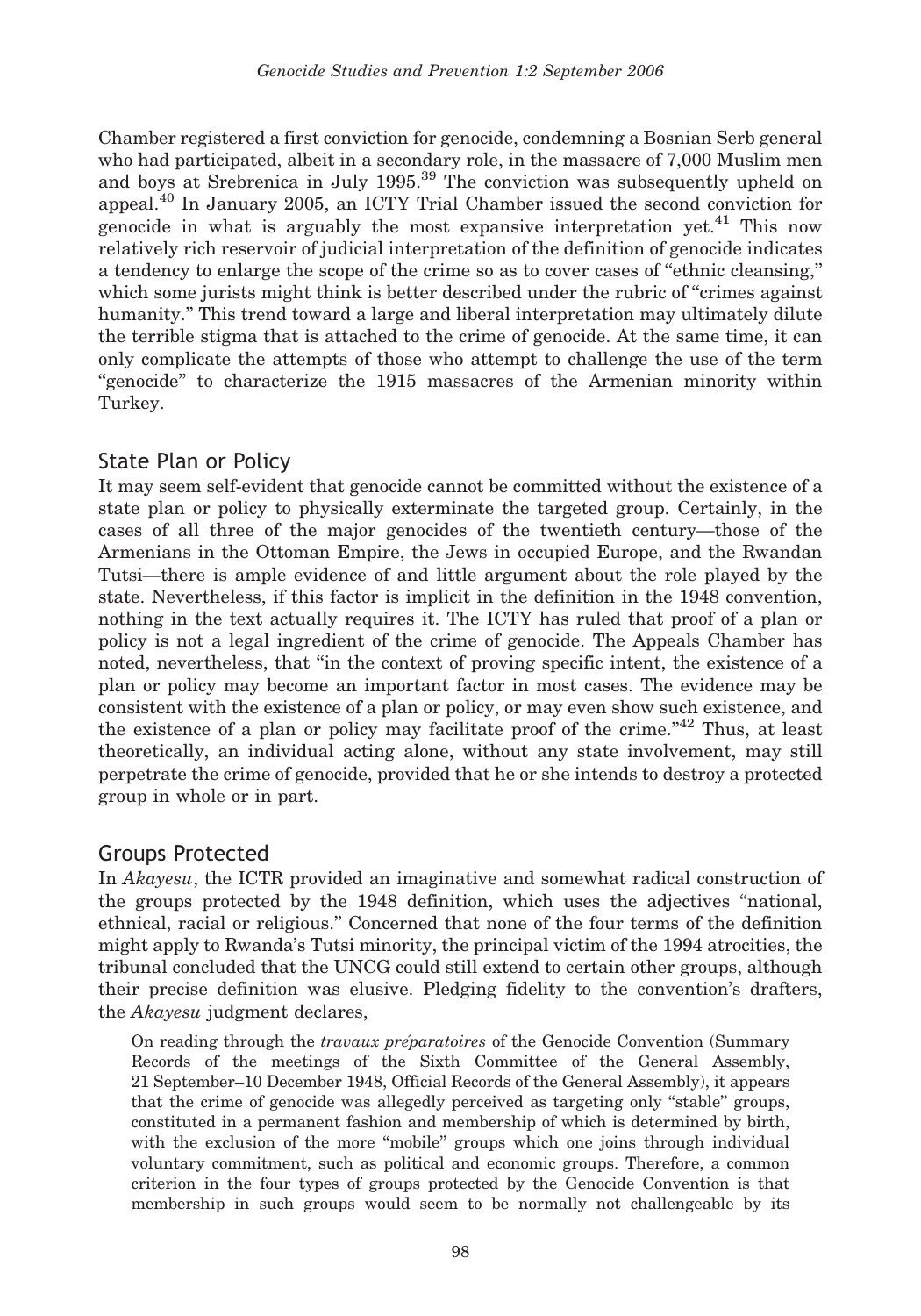members, who belong to it automatically, by birth, in a continuous and often irremediable manner.

The Trial Chamber continues,

Moreover, the Chamber considered whether the groups protected by the Genocide Convention, echoed in Article 2 of the Statute, should be limited to only the four groups expressly mentioned and whether they should not also include any group which is stable and permanent like the said four groups. In other words, the question that arises is whether it would be impossible to punish the physical destruction of a group as such under the Genocide Convention, if the said group, although stable and membership is by birth, does not meet the definition of any one of the four groups expressly protected by the Genocide Convention. In the opinion of the Chamber, it is particularly important to respect the intention of the drafters of the Genocide Convention, which according to the *travaux préparatoires*, was patently to ensure the protection of any stable and permanent group.<sup>43</sup>

The same ICTR chamber, in a subsequent decision, seems to hedge its remarks somewhat: "It appears from a reading of the *travaux préparatoires* of the Genocide Convention that certain groups, such as political and economic groups have been excluded from the protected groups, because they are considered to be ''mobile groups'' which one joins through individual, political commitment. That would seem to suggest a contrario that the Convention was presumably intended to cover relatively stable and permanent groups."<sup>44</sup>

This interpretation appeared to many at the time to be creative and progressive, but it has not been confirmed by the Appeals Chambers of the tribunals, and it looks increasingly idiosyncratic as time goes by. Nevertheless, other authorities confirm that the list of groups in the UNCG definition should receive a large and liberal interpretation. In January 2005, a non-judicial commission of inquiry established by the United Nations to investigate allegations of genocide in Darfur, in western Sudan, wrote that ''the principle of interpretation of international rules whereby one should give such rules their maximum effect (principle of effectiveness, also expressed by the Latin maxim *ut res magis valeat quam pereat*) suggests that the rules on genocide should be construed in such a manner as to give them their maximum legal effects."<sup>45</sup>

#### ''In whole or in part''

The 1948 definition of genocide speaks of the destruction of a group ''in whole or in part.'' It was a noble attempt by the drafters to reach consensus, but in reality the General Assembly used ambiguous terms and left their clarification to judges in subsequent prosecutions. The 1995 Srebrenica massacre confronted the ICTY with the need to expound upon the meaning of ''in whole or in part.'' According to the ICTY Appeals Chamber, a perpetrator of genocide must intend to destroy a *substantial* part of the group. The chamber explains,

The determination of when the targeted part is substantial enough to meet this requirement may involve a number of considerations. The numeric size of the targeted part of the group is the necessary and important starting point, though not in all cases the ending point of the inquiry. The number of individuals targeted should be evaluated not only in absolute terms, but also in relation to the overall size of the entire group. In addition to the numeric size of the targeted portion, its prominence within the group can be a useful consideration. If a specific part of the group is emblematic of the overall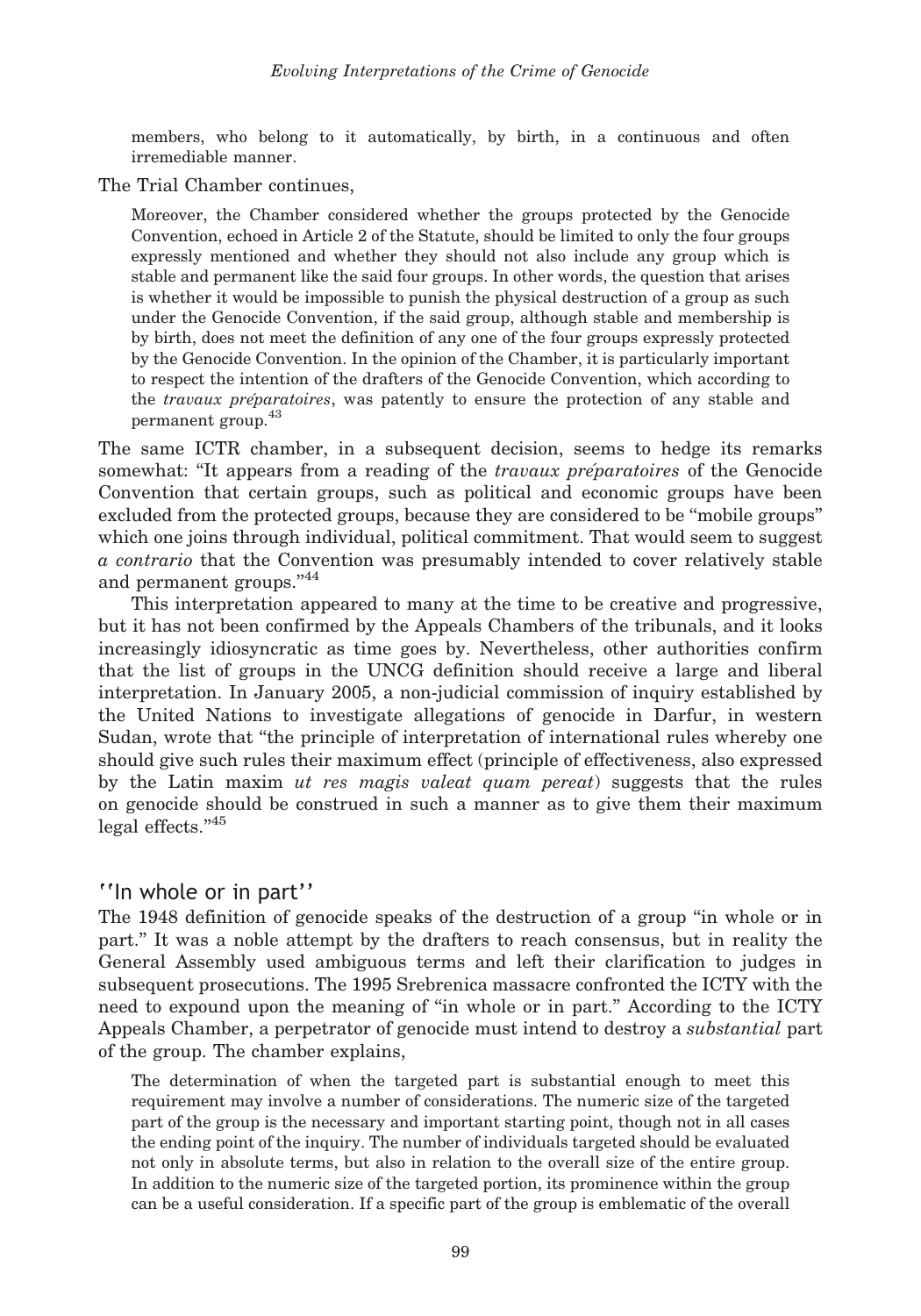group, or is essential to its survival, that may support a finding that the part qualifies as substantial.<sup>46</sup>

The Appeals Chamber notes that the Bosnian Muslim population in Srebrenica, or the Bosnian Muslims of Eastern Bosnia, a group estimated to comprise about 40,000 people, met this definition. Though numerically not very significant compared to the Bosnian Muslim population as a whole, it occupied a strategic location and was thus key to the survival of the Bosnian Muslim nation as a whole.<sup>47</sup>

#### Ethnic Cleansing

The expression "ethnic cleansing" may have been used for the first time immediately after World War II by Poles and Czechs intending to ''purify'' their countries of Germans and Ukrainians. But if this is the case, the language is the direct descendant of expressions used by the Nazis in their racial ''hygiene'' programs. The term for the latter was *sauberung* ("cleaning"), and their goal was to make Germany territory judenrein, that is, clean of Jews.<sup>48</sup> "Ethnic cleansing" resurfaced in 1981 in Yugoslav media accounts of the establishment of "ethnically clean territories" in Kosovo.<sup>49</sup> The term entered the international vocabulary in 1992 when it was used to describe policies pursued by the various parties to the Yugoslav conflict in order to create ethnically homogeneous territories.<sup>50</sup> There have been several attempts at definition. According to the Security Council's Commission of Experts on violations of humanitarian law during the Yugoslav war, ''the expression 'ethnic cleansing' is relatively new. Considered in the context of the conflicts in the former Yugoslavia, 'ethnic cleansing' means rendering an area ethnically homogeneous by using force or intimidation to remove persons of given groups from the area."<sup>51</sup> The commission considered techniques of ethnic cleansing to include murder, torture, arbitrary arrest and detention, extrajudicial executions, sexual assault, confinement of civilian populations in ghetto areas, forcible removal, displacement and deportation of civilian populations, deliberate military attacks or threats of attacks on civilians and civilian areas, and wanton destruction of property.<sup>52</sup>

In Krstic, the ICTY Trial Chamber said "there are obvious similarities between a genocidal policy and the policy commonly known as 'ethnic cleansing."<sup>53</sup> The Trial Chamber seemed to understand that it was necessary to expand the scope of the term "destroy" in the introductory sentence, or *chapeau*, of the definition of genocide in order to cover "acts that involved cultural and other non-physical forms of group destruction."<sup>54</sup> But the judgment also states,

Customary international law limits the definition of genocide to those acts seeking the physical or biological destruction of all or part of the group. An enterprise attacking only the cultural or sociological characteristics of a human group in order to annihilate these elements which give to that group its own identity distinct from the rest of the community would not fall under the definition of genocide.<sup>55</sup>

The Appeals Chamber appeared to endorse this approach.<sup>56</sup>

Nevertheless, in a very recent decision, another trial chamber has ruled that genocide occurs when there is deportation or some other forced displacement of populations, even in the absence of evidence of a plan for physical extermination. Although the Srebrenica massacre involved the summary execution of approximately 7,000 men and boys, the women, children, and elderly were moved from the area in buses, raising questions about whether the Bosnian Serb forces really intended the physical extermination of the entire group or whether they only sought to eliminate persons likely to be enemy combatants. A massacre of prisoners would not,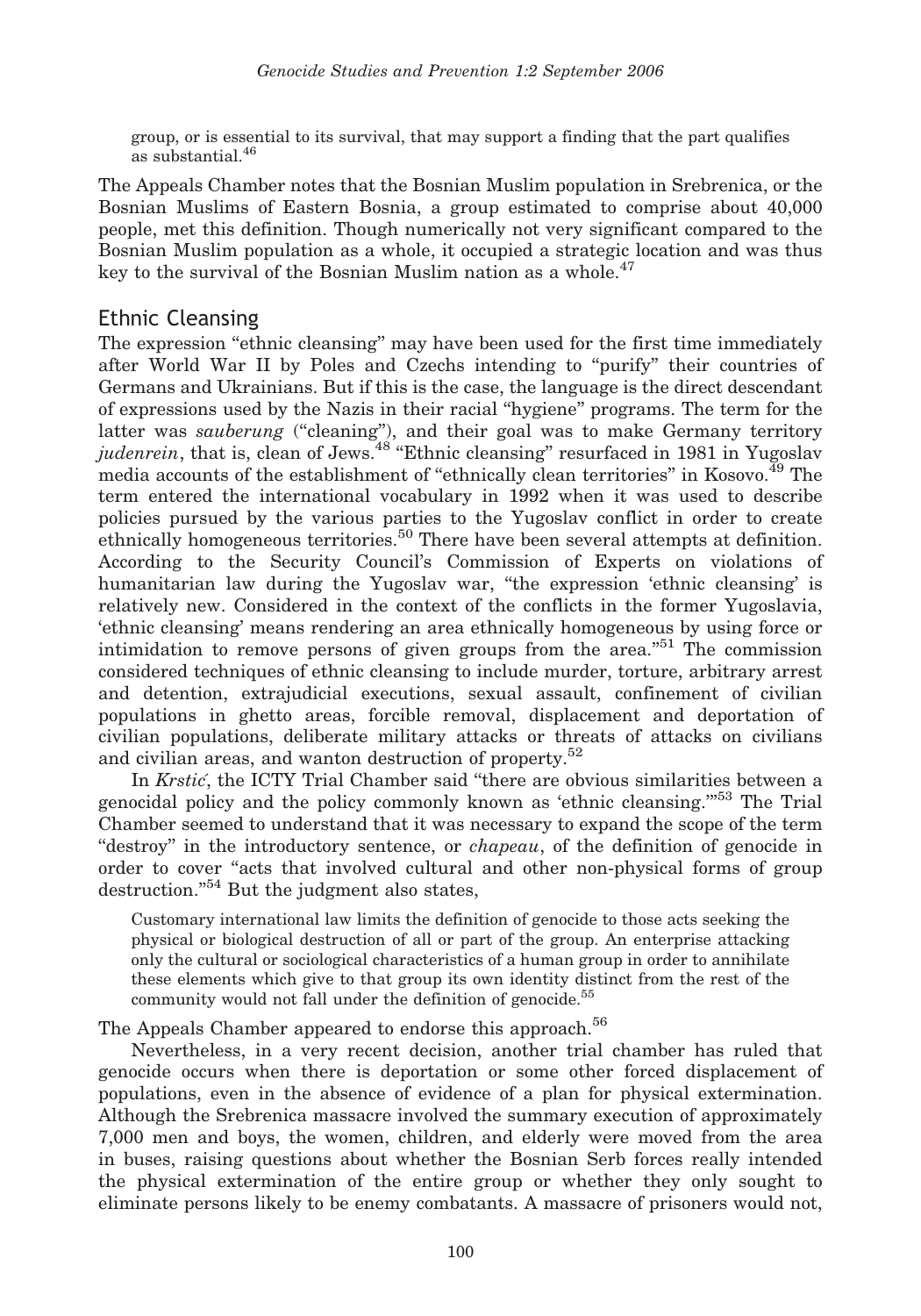in and of itself, amount to genocide. In *Blagojevic*, the ICTY Trial Chamber concluded that the forced displacement of women, children, and elderly people amounted to genocide:

The Trial Chamber is convinced that the forced displacement of women, children, and elderly people was itself a traumatic experience, which, in the circumstances of this case, reaches the requisite level of causing serious mental harm under Article  $4(2)(b)$  of the Statute. The forced displacement began with the Bosnian Muslim population fleeing from the enclave after a five-day military offensive, while being shot at as they moved from Srebrenica town to Potočari in search of refuge from the fighting. Leaving their homes and possessions, the Bosnian Muslims did so after determining that it was simply impossible to remain safe in Srebrenica town ... Having left Srebrenica to escape from the Bosnian Serbs, the Bosnian Muslim population saw that they must move farther than Potočari to be safe. As they boarded the buses, without being asked even for their name, the Bosnian Muslims saw the smoke from their homes being burned and knew that this was not a temporary displacement for their immediate safety. Rather, this displacement was a critical step in achieving the ultimate objective of the attack on the Srebrenica enclave to eliminate the Bosnian Muslim population from the enclave.<sup>57</sup>

The Trial Chamber concludes the discussion of this point by stating that ''the perpetrators intended that the forcible transfer, and the way it was carried out, would cause serious mental harm to the victims'' and that this fulfills the requirements of Article II of the 1948 definition, set out without significant change in Article 4(2) of the ICTY Statute.<sup>58</sup>

### Complicity in Genocide

The ad hoc tribunals have addressed cases in which senior officials played a secondary role in genocidal acts but there were doubts that these people actually intended to destroy the group. In prosecuting these officials as accomplices rather than principal perpetrators, the ICTY and ICTR Appeals Chambers have held that a conviction may be entered for "aiding and abetting" genocide,<sup>59</sup> or for "complicity" in genocide,<sup>60</sup> even in the absence of sufficient evidence that the accused person possessed criminal intent to commit genocide. These decisions are not exactly elegant in their legal reasoning, and they strongly hint at compromises among a divided bench. Nevertheless, they now stand as the state of the law, and they provide a further demonstration of the general trend toward enlargement of the definition of genocide that appears in the 1948 UNCG.

The ICTY Appeals Chamber has also found that it is possible to commit genocide as part of a ''joint criminal enterprise.'' The expression ''joint criminal enterprise'' is used to describe the liability of an individual who participates in a criminal activity with others. As a member of this ''joint criminal enterprise,'' the accused may be convicted of acts that he or she did not actually intend, to the extent that these were reasonably foreseeable consequences of the criminal activity. To some judges, it appeared that a conviction for genocide, which requires proof that the offender committed acts ''with intent to destroy'' the group, in whole or in part, was theoretically incompatible with the entire concept of the joint criminal enterprise.<sup>61</sup> However, the prosecutor successfully challenged one of these rulings, and the ICTY Appeals Chamber has established that convictions for genocide are possible under the ''joint criminal enterprise" mode of liability.<sup>62</sup>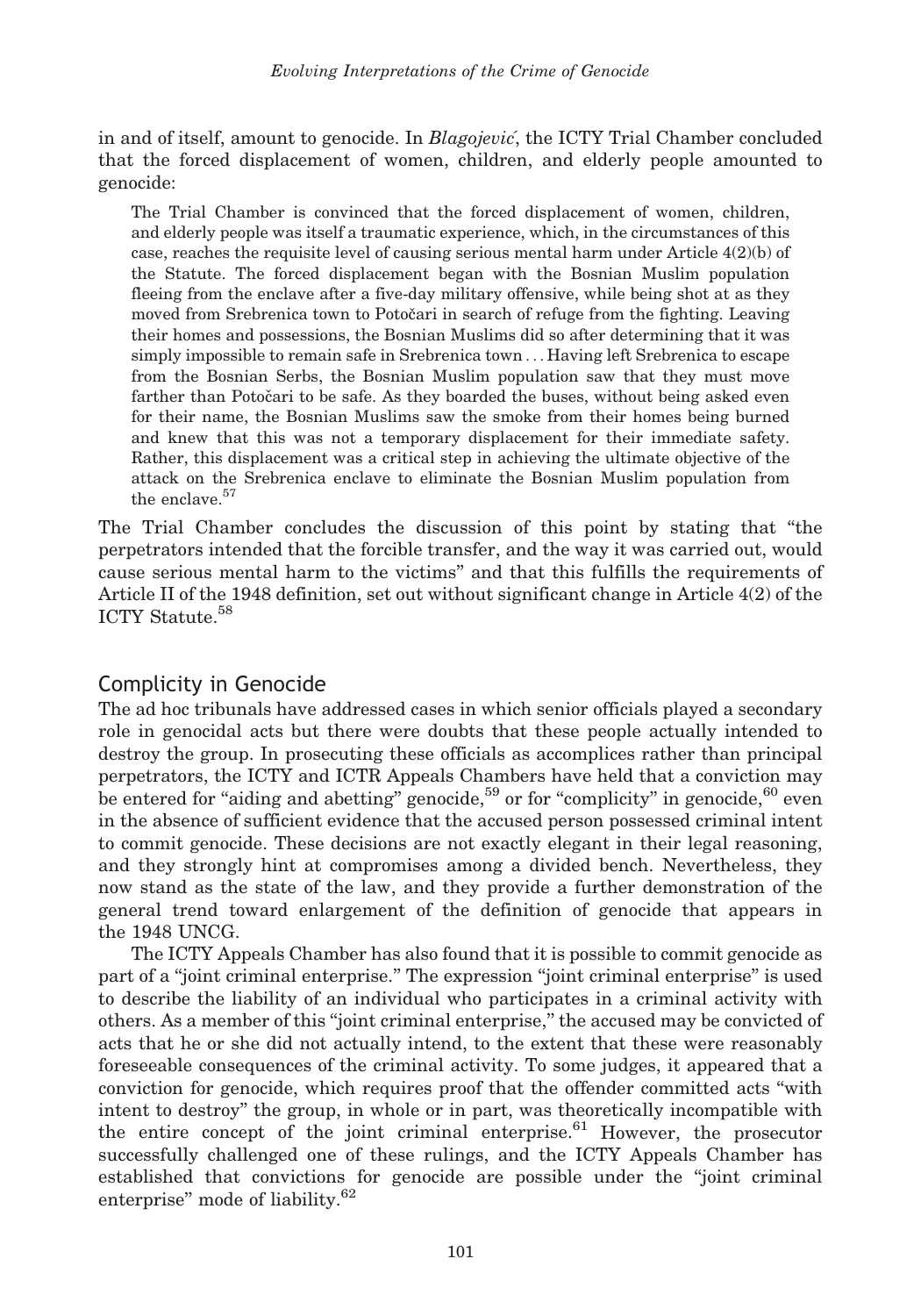#### **Conclusions**

The definition of genocide adopted by the UN General Assembly in December 1948 represents a dilution of a relatively broad concept proposed by Raphael Lemkin four years earlier. The narrowness of the definition must be appreciated in the context of the time. States were being asked to accept an unprecedented encroachment on their sovereignty, namely, the existence of international obligations with respect to their treatment of civilians of their own nationality within their own borders. The only comparable commitments with respect to human-rights abuses committed in peacetime are the 1973 International Convention on the Suppression and Punishment of the Crime of Apartheid<sup>63</sup> and the 1984 Convention against Torture and Other Cruel, Inhuman or Degrading Treatment or Punishment. $^{64}$  Both apartheid and torture may constitute crimes against humanity, but a more general undertaking with respect to crimes against humanity in their broad sense had to wait until 1998, with the adoption of the Rome Statute.

Had the Nuremberg trial taken a larger view of crimes against humanity by acknowledging that they could be committed in peacetime as well as in wartime, there might never have been a UNCG. Work on that convention was largely an initiative to correct the lacuna in the Nuremberg definition of crimes against humanity. But the tension that existed between genocide and crimes against humanity in the post-war years no longer exists, given recognition under contemporary international law that crimes against humanity, like genocide, may be committed in time of peace.

Debates about historic cases of genocide need to be reassessed in light of evolving case law. In a series of recent decisions, the international criminal tribunals have broadened the reach of the 1948 definition; it has been held to apply to a somewhat more expansive category of groups than is listed in the text of the definition. No proof of state involvement, or of a policy or plan, is necessary to establish that genocide has been committed; it may even be perpetrated by an individual acting alone. As for those who participate in the crime of genocide, prosecutors need not establish that they actually had a genocidal intent, as long as they were in some way accomplices to the crime. Finally, and perhaps most importantly of all, the concept of genocide has been extended to acts that compromise the survival of a group, such as forced displacements, even when there are doubts about the intent to physically exterminate the group.

None of this can be particularly comforting to those who have tried to deny that the massacres of Armenians within Turkey in 1915 constituted one of the great genocides of the twentieth century.

#### Acknowledgments

Earlier versions of this paper have been presented in Yerevan, Armenia, on 20–21 April 2005, at the international conference organized by the National Commission for the Commemoration of the 90th Anniversary of the Armenian Genocide; and in Ankara on 3 January 2006, at the annual meting of the Ankara Bar Association.

#### Notes

1. Richard G. Hovannisian, ed., The Armenian Genocide: History, Politics, Ethics (New York: St. Martin's Press, 1991); R. Melson, Revolution and Genocide: On the Origin of the Armenian Genocide and of the Holocaust (Chicago: University of Chicago Press, 1992).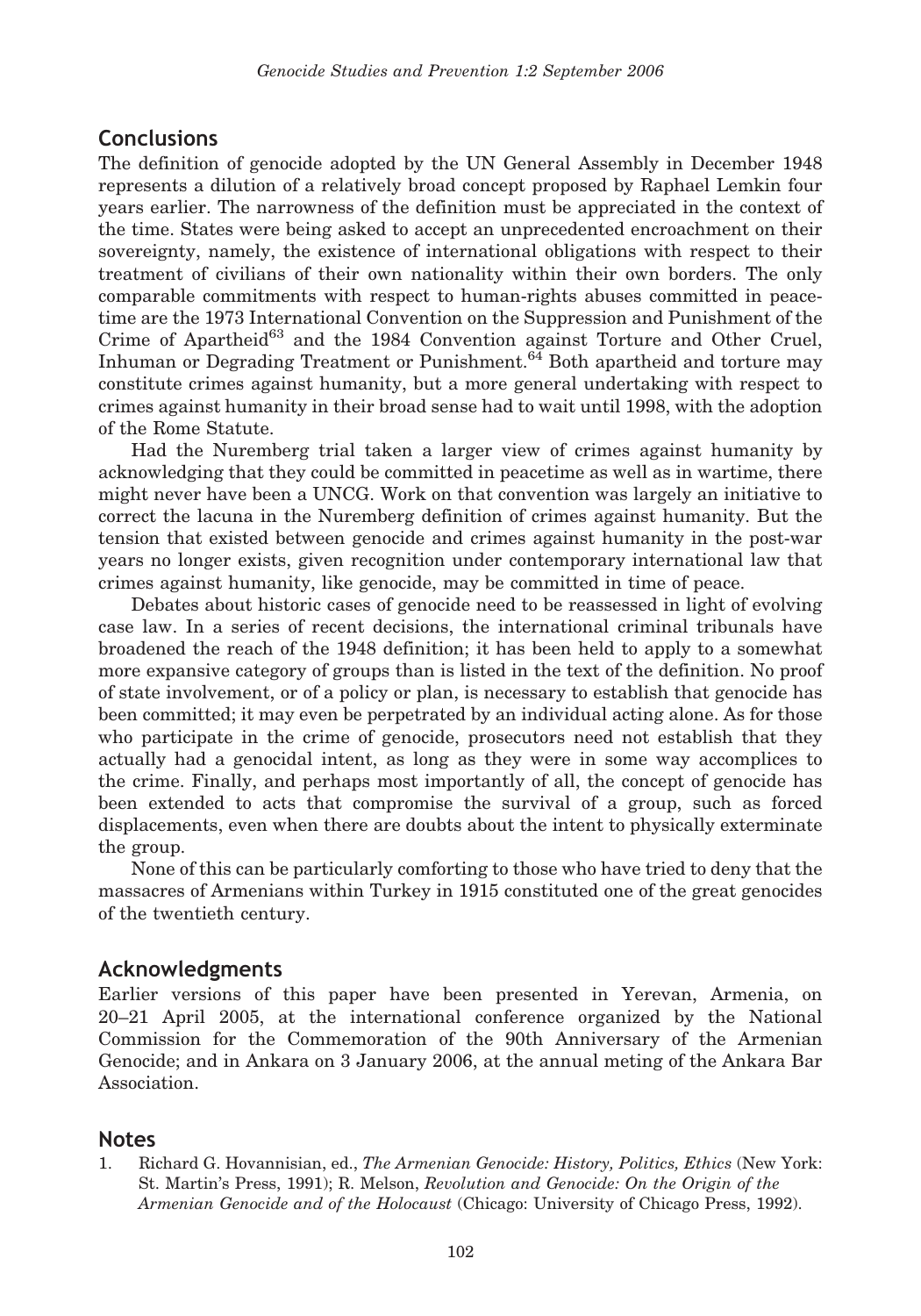- 2. English translation quoted in United Nations War Crimes Commission, History of the United Nations War Crimes Commission and the Development of the Laws of War (London: HMSO, 1948), 35.
- 3. This initial use of the term ''crimes against humanity'' was noted in some of the first judgments of the International Criminal Tribunal for the former Yugoslavia (Prosecutor v. Tadic<sup>´</sup>, Opinion and Judgment, IT-94-1-T  $(7$  May 1997), para. 618, n. 87) and the International Criminal Tribunal for Rwanda (Prosecutor v. Akayesu, Judgment, ICTR-96- 4-T [2 September 1998], para. 29). The concept of crimes against humanity, however, had been in existence long before 1915. During debates in the National Assembly, French revolutionary Robespierre described King Louis XVI as a ''[c]riminal against humanity": Maximilien Robespierre, *Œuvres, IX* (Paris: Presses universitaires de France, 1952), 130. In 1890, an American observer, George Washington Williams, wrote to the US Secretary of State that King Leopold's regime in Congo was responsible for ''crimes against humanity'': Adam Hochschild, King Leopold's Ghost (Boston: Houghton Mifflin, 1998), 112.
- 4. "Traité de Sèvres," 1920, art. 226, Recueil général des traités, 1924, UK Treaty Series 11; DeMartens, 99, 3e série, 12, p. 720 [French version].
- 5. ''Treaty of Peace between the Allied and Associated Powers and Germany'' [''Treaty of Versailles''], 1919, Treaty Ser. no. 4, arts. 228–30. There were similar penal provisions in the other peace treaties adopted in Paris at the same time: ''Treaty of St. Germainen-Laye," 1919, Treaty Ser. no. 11, art. 173; "Treaty of Neuilly-sur-Seine," 1920, Treaty Ser. no. 5, art. 118; "Treaty of Trianon," 1919, 6 L.N.T.S. 187, art. 15.
- 6. "Traité de Sèvres," art. 226.
- 7. Kay Holloway, Modern Trends in Treaty Law (London: Stevens & Sons, 1967), 60–61.
- 8. ''Treaty of Lausanne between Principal Allied and Associated Powers and Turkey,'' 1923, Treaty Ser. no. 28: 11.
- 9. Raphael Lemkin, Axis Rule in Occupied Europe: Laws of Occupation, Analysis of Government, Proposals for Redress (Washington, DC: Carnegie Endowment for World Peace, 1944).
- 10. Lemkin later wrote that ''an important factor in the comparatively quick reception of the concept of genocide in international law was the understanding and support of this idea by the press of the United States and other countries.'' Raphael Lemkin, ''Genocide as a Crime in International Law,'' American Journal of International Law 41 (1947): 145–51, 149, n. 9.
- 11. And the French language as well: Raphael Lemkin, "Le crime de génocide," Revue de Droit International, de Sciences Diplomatiques et Politiques 24 (1946): 213–22.
- 12. The Crime of Genocide, UN General Assembly Resolution 96(I), UN Doc. A/64/Add. 1 (11 December 1946).
- 13. Convention on the Prevention and Punishment of the Crime of Genocide, 9 December 1948, UN Treaty Ser. no. 78: 277. On the convention generally, see William A. Schabas, Genocide in International Law (Cambridge: Cambridge University Press, 2000); William A. Schabas, Genozid im Völkerrecht (Hamburg: Hamburger Edition, 2003).
- 14. Agreement for the Prosecution and Punishment of Major War Criminals of the European Axis, and Establishing the Charter of the International Military Tribunal (I.M.T.), 1951, U.N. Treaty Ser. 82: 279, art. VI(c).
- 15. International Convention Concerning the Laws and Customs of War by Land, 1910, British Treaty Ser. no. 9.
- 16. Quoted in Vahakn N. Dadrian, ''Genocide as a Problem of National and International Law: The World War I Armenian Case and Its Contemporary Legal Ramifications," Yale Journal of International Law 14 (1989): 221–334.
- 17. Recent advances in human rights and humanitarian law have now eliminated the nexus between crimes against humanity and international armed conflict: Prosecutor v. Tadic´, IT-94-1-AR72, Decision on the Defense Motion for Interlocutory Appeal on Jurisdiction (2 October 1995), paras. 78, 140, 141; Prosecutor v. Kordic´ & C̆erkez,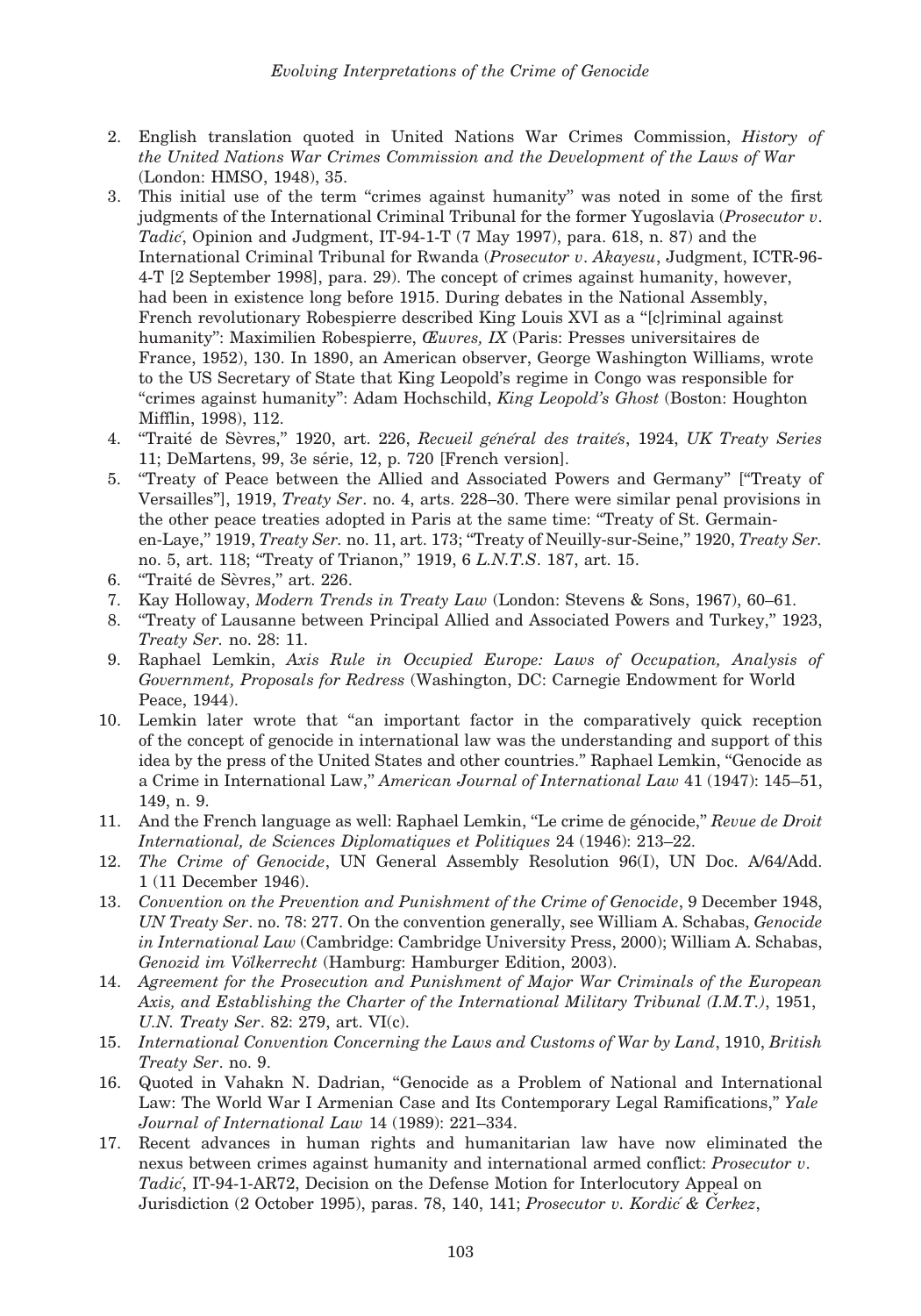IT-95-14/2-T (26 February 2001), para. 33; Rome Statute of the International Criminal Court, UN Doc. A/CONF.183/9, (1998) 37 I.L.M. 999, art. 7.

- 18. International Conference on Military Tribunals (London, 1945), minutes of conference session of 23 July 1945, 333.
- 19. France et al. v. Goering et al., 22 IMT 203 (1946).
- 20. Lemkin, Axis Rule in Occupied Europe, 79.
- 21. UN Doc. A/BUR.50. For a summary of the history of the resolution, see UN Doc. E/621.
- 22. Ibid. The General Assembly decided to include the point in its agenda (UN Doc. A/181), and the matter was referred to the Sixth Committee (UN Doc. A/C.6/64).
- 23. UN GA, The Crime of Genocide.
- 24. UN Doc. A/C.6/232/Rev.1. See also UN Doc. A/C.6/233; UN Doc. A/C.6/223.
- 25. See UN Doc. A/C.6/SR.82.
- 26. Beth Van Schaack, ''The Crime of Political Genocide: Repairing the Genocide Convention's Blind Spot,'' Yale Law Journal 106 (1997): 2259–91. See also Lawrence J. LeBlanc, ''The United Nations Genocide Convention and Political Groups: Should the United States Propose an Amendment?" Yale Journal of International Law 13 (1988): 268–95; Stefan Glaser, *Droit international pénal conventionnel* (Brussels: Bruylant, 1970), 112; Stanislav Plawski, Etude des principes fondamentaux du droit international pénal (Paris: Librairie générale de droit et de jurisprudence, 1972), 114; "Study of the Question of the Prevention and Punishment of the Crime of Genocide: Study prepared by Mr. Nicodème Ruhashyankiko, Special Rapporteur,'' UN Doc. E/CN.4/Sub.2/416, para. 87.
- 27. Glaser, Droit international, para. 83.
- 28. Israel W. Charny, "Toward a Generic Definition of Genocide," in Genocide Conceptual and Historical Dimensions, ed. George J. Andreopoulous, 64–94 (Philadelphia: University of Pennsylvania Press, 1994), 75: ''Genocide in the generic sense is the mass killing of substantial numbers of human beings, when not in the course of military action against the military forces of an avowed enemy, under conditions of the essential defenselessness and helplessness of the victims.''
- 29. Vahakn Dadrian, "A Typology of Genocide," International Review of Modern Sociology 5 (1975): 201–12, 201: ''Genocide is the successful attempt by a dominant group, vested with formal authority and/or with preponderant access to the overall resources of power, to reduce by coercion or lethal violence the number of a minority group whose ultimate extermination is held desirable and useful and whose respective vulnerability is a major factor contributing to the decision for genocide.''
- 30. Helen Fein, "Genocide, Terror, Life Integrity, and War Crimes," in Genocide, Conceptual and Historical Dimensions, ed. George J. Andreopoulous, 95–107 (Philadelphia: University of Pennsylvania Press, 1994), 97: ''Genocide is sustained purposeful action by a perpetrator to physically destroy a collectivity directly or through interdiction of the biological and social reproduction of group members.''
- 31. Frank Chalk and Kurt Jonassohn, "The Conceptual Framework," in The History and Sociology of Genocide, ed. Frank Chalk and Kurt Jonassohn, 3–43 (New Haven, CT: Yale University Press, 1990), 23: ''Genocide is a form of one-sided mass killing in which a state or other authority intends to destroy a group, as that group and members in it are defined by the perpetrator." See also Frank Chalk, "Redefining Genocide," Genocide, Conceptual and Historical Dimensions, ed. George J. Andreopoulous, 47–63 (Philadelphia: University of Pennsylvania Press, 1994), 52; Frank Chalk, ''Definitions of Genocide and Their Implications for Prediction and Prevention,'' Holocaust and Genocide Studies 4 (1989): 149–60. Chalk and Jonassohn's proposed definition is endorsed by Irving Louis Horowitz, in Taking Lives: Genocide and State Power, 4th ed. (New Brunswick, NJ: Transaction Publishers, 1997), 12–13.
- 32. Pieter Nicolaas Drost, The Crime of State, vol. 2, Genocide (Leiden: A.W. Sijthoff, 1959), 122–23.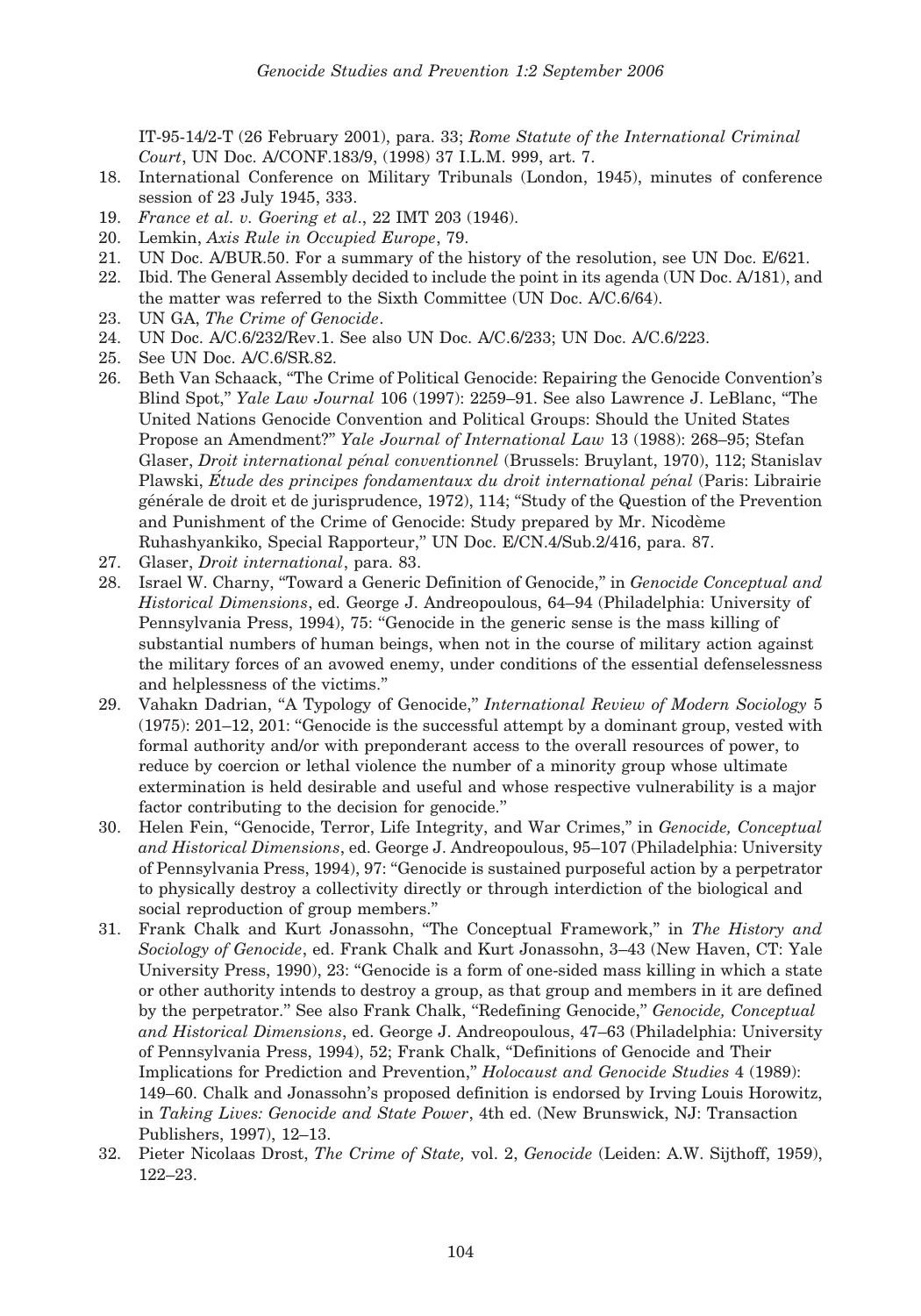- 33. Statute of the International Criminal Tribunal for the Former Yugoslavia, UN Doc. S/RES/ 827, annex, art. 4; Statute of the International Criminal Tribunal for Rwanda, UN Doc. S/RES/955, annex, art. 2.
- 34. Report of the International Law Commission on the Work of Its Forty-Eighth Session, 6 May–26 July 1996, UN Doc. A/51/10, 86–87.
- 35. Rome Statute; see William A. Schabas, "Article 6," in Commentary on the Rome Statute of the International Criminal Court, Observers' Notes, Article by Article, ed. Otto Triffterer, 107–16 (Baden-Baden: Nomos Verlagsgesellschaft, 1999).
- 36. Israel (A.G.) v. Eichmann (1968), 36 ILR 18 (District Court, Jerusalem); Israel (A.G.) v. Eichmann (1968), 36 ILR 277 (Israel Supreme Court).
- 37. Akayesu.
- 38. Prosecutor v. Jelisic´, Judgment, IT-95-10-T (14 December 1999); Prosecutor v. Sikirica et al., Judgment on Defense Motions to Acquit, IT-95-8-I (3 September 2001); Prosecutor v. Stakić, Judgment, IT-97-24-T (31 July 2003); Prosecutor v. Brdanin, Judgment, IT-99-36-T (1 September 2004).
- 39. Prosecutor v. Krstic´, Judgment, IT-98-33-T (2 August 2001) [Krstic´ Trial Judgment].
- 40. Prosecutor v. Krstić, Judgment, IT-98-33-A (19 April 2004) [Krstić Appeals Judgment].
- 41. Prosecutor v. Blagojević et al., Judgment, IT-02-60-T (17 January 2005).
- 42. Prosecutor v. Jelisić, Judgment, IT-95-10-A (5 July 2001), para. 48.
- 43. Akayesu, para. 515.
- 44. Prosecutor v. Rutaganda, Judgment, ICTR-96-3-T (6 December 1999) [reference omitted]. See also Prosecutor v. Musema, Judgment, ICTR-96-13-T (27 January 2000), para. 162.
- 45. Report of the International Commission of Inquiry on Darfur to the United Nations Secretary-General (25 January 2005), http://www.un.org/News/dh/sudan/ com\_inq\_darfur.pdf (accessed 14 July 2006), para. 494.
- 46. Krstic´ Appeals Judgment, para. 12.
- 47. Ibid., paras. 15–16.
- 48. Mark Kramer, "Introduction," in Redrawing Nations: Ethnic Cleansing in East Central Europe, ed. Mark Kramer, 1–41 (Boulder, CO: Rowman & Littlefield, 2001), 1.
- 49. Drazen Petrovic, "Ethnic Cleansing: An Attempt at Methodology," European Journal of International Law 5 (1994): 343–59.
- 50. See Norman Cigar, Genocide in Bosnia: The Policy of Ethnic Cleansing (College Station: Texas A&M University Press, 1995); Nathan Lerner, "Ethnic Cleansing," Israel Yearbook of Human Rights 24 (1994): 103–17; John Webb, ''Genocide Treaty—Ethnic Cleansing— Substantive and Procedural Hurdles in the Application of the Genocide Convention to Alleged Crimes in the Former Yugoslavia,'' Georgia Journal of International and Comparative Law 23 (1993): 377–408; Damir Mirkovic, "Ethnic Cleansing and Genocide: Reflections on Ethnic Cleansing in the Former Yugoslavia,'' Annals of the American Academy of Political and Social Science 548 (1996): 191–99; Andrew Bell-Fialkoff, ''A Brief History of Ethnic Cleansing,'' Foreign Affairs 72 (1993): 110–21.
- 51. Interim Report of the Commission of Experts Established Pursuant to Security Council Resolution 780 (1992), UN Doc. S/25274 (1993), para. 55.
- 52. Ibid., para. 56.
- 53. Krstic´ Trial Judgment, para. 562.
- 54. Ibid., para. 577.
- 55. Ibid., para. 580.
- 56. Krstic´ Appeals Judgment, para. 25.
- 57. Blagojević, para. 650.
- 58. Ibid., para. 654.
- 59. Krstic´ Appeals Judgment, paras. 135–44.
- 60. Prosecutor v. Ntakirutimana et al., Judgment, ICTR-96-10-A, ICTR-96-17-A (13 December 2004), para. 500.